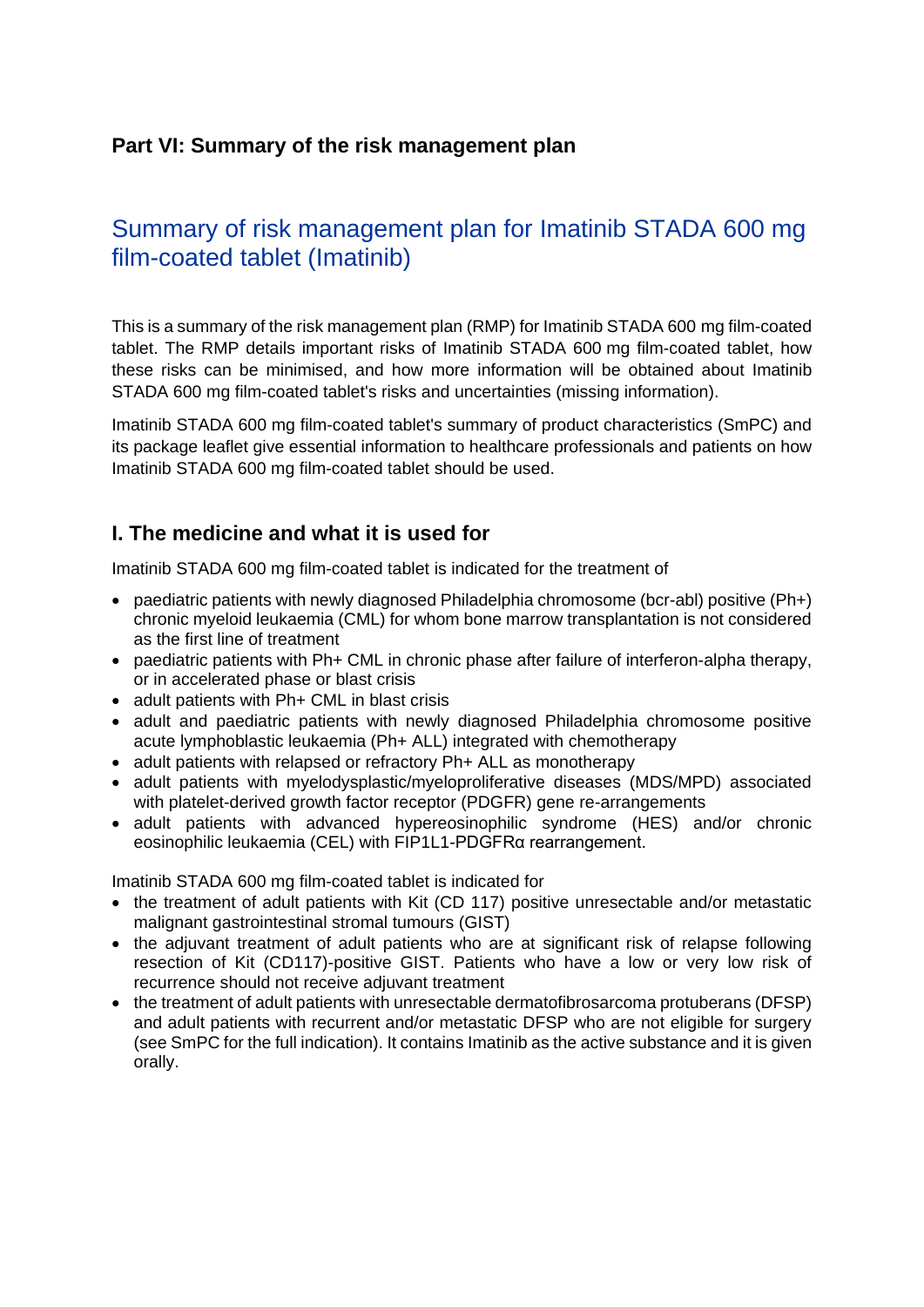# **II. Risks associated with the medicine and activities to minimise or further characterise the risks**

Important risks of Imatinib STADA 600 mg film-coated tablet, together with measures to minimise such risks and the proposed studies for learning more about Imatinib STADA 600 mg film-coated tablet's risks, are outlined below.

Measures to minimise the risks identified for medicinal products can be:

- Specific information, such as warnings, precautions, and advice on correct use, in the package leaflet and SmPC addressed to patients and healthcare professionals;
- Important advice on the medicine's packaging;
- The authorised pack size the amount of medicine in a pack is chosen so to ensure that the medicine is used correctly;
- The medicine's legal status the way a medicine is supplied to the patient (e.g. with or without prescription) can help to minimise its risks.

Together, these measures constitute *routine risk minimisation* measures.

If important information that may affect the safe use of Imatinib STADA 600 mg film-coated tablet is not yet available, it is listed under 'missing information' below.

## *II.A List of important risks and missing information*

Important risks of Imatinib STADA 600 mg film-coated tablet are risks that need special risk management activities to further investigate or minimise the risk, so that the medicinal product can be safely taken. Important risks can be regarded as identified or potential. Identified risks are concerns for which there is sufficient proof of a link with the use of Imatinib STADA 600 mg film-coated tablet. Potential risks are concerns for which an association with the use of this medicine is possible based on available data, but this association has not been established yet and needs further evaluation. Missing information refers to information on the safety of the medicinal product that is currently missing and needs to be collected (e.g. on the long-term use of the medicine);

| <b>Summary of safety concerns</b> |                                                          |
|-----------------------------------|----------------------------------------------------------|
| Important identified risks        | None                                                     |
| Important potential risks         | Second primary malignancy                                |
|                                   | Tolerability during pregnancy and pregnancy<br>$\bullet$ |
|                                   | outcomes                                                 |
| Missing information               | Paediatric patients: long term follow up                 |
|                                   | Paediatric patients below 2 years of age                 |

#### *II.B Summary of important risks*

The safety information in the proposed Product Information is aligned to the reference medicinal product.